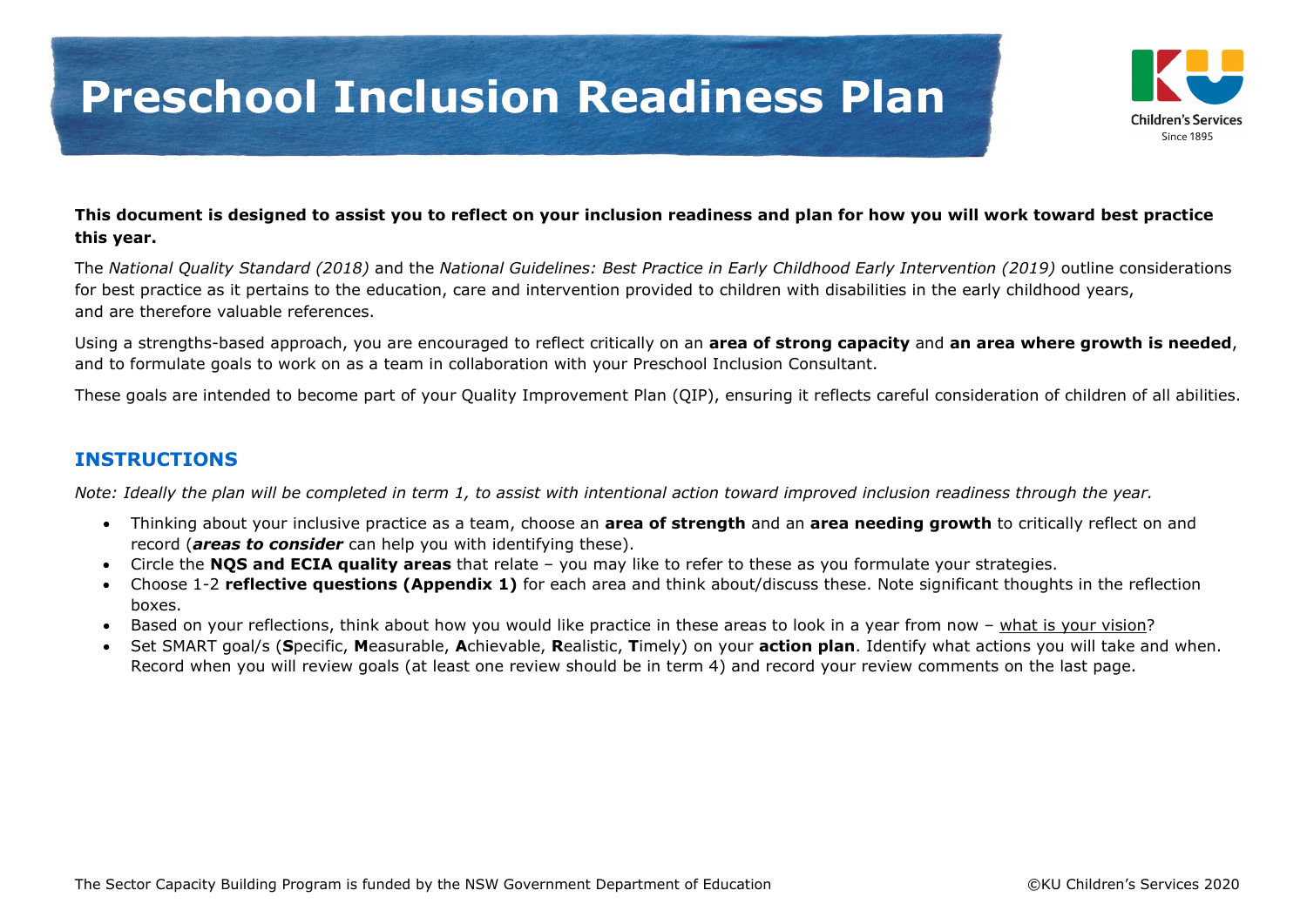

| NOS Quality area 1<br>Educational program<br>and practice<br><b>ECIA Quality area 2</b><br><i>Inclusion</i> | NOS Quality area 2<br>Children's health and<br>safety | NOS Quality area 3<br>Physical environment<br><b>ECIA Quality area 2.4</b><br>Engaging the child in<br>natural environments | <b>NOS Quality area 4</b><br>Staffing arrangements<br><b>ECIA Quality area 3</b><br>Teamwork | <b>NOS Quality area 5</b><br>Relationships with<br>children<br><b>ECIA Quality area 2.3</b><br>Inclusive and<br>participatory practice | <b>NOS Quality area 6</b><br>Collaborative<br>partnerships with<br>families and communities<br><b>ECIA Quality area 1</b><br><b>Family Teamwork</b> | <b>NOS Quality area 7</b><br>Leadership and<br>service management<br><b>ECIA Quality area 4</b><br>Universal Principles |
|-------------------------------------------------------------------------------------------------------------|-------------------------------------------------------|-----------------------------------------------------------------------------------------------------------------------------|----------------------------------------------------------------------------------------------|----------------------------------------------------------------------------------------------------------------------------------------|-----------------------------------------------------------------------------------------------------------------------------------------------------|-------------------------------------------------------------------------------------------------------------------------|
|-------------------------------------------------------------------------------------------------------------|-------------------------------------------------------|-----------------------------------------------------------------------------------------------------------------------------|----------------------------------------------------------------------------------------------|----------------------------------------------------------------------------------------------------------------------------------------|-----------------------------------------------------------------------------------------------------------------------------------------------------|-------------------------------------------------------------------------------------------------------------------------|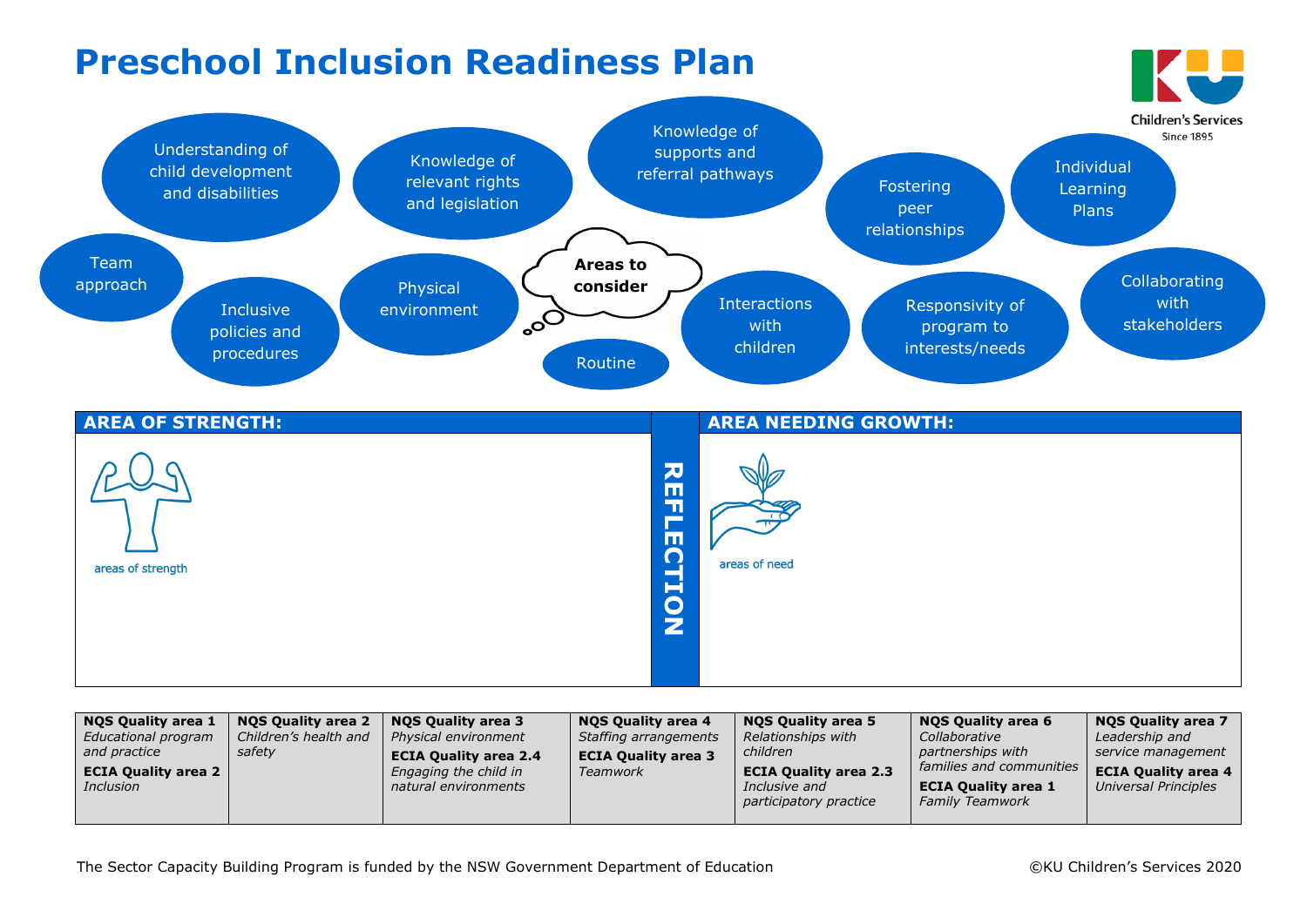# **Preschool Inclusion Readiness Plan**

### **ACTION PLAN**

| Inclusion goal/s for this year | <b>Actions and timeline</b> |  |
|--------------------------------|-----------------------------|--|
|                                |                             |  |
|                                |                             |  |
|                                |                             |  |
|                                |                             |  |
|                                |                             |  |
|                                |                             |  |
|                                |                             |  |
|                                |                             |  |
|                                |                             |  |
|                                |                             |  |
|                                |                             |  |
|                                |                             |  |
|                                |                             |  |
|                                |                             |  |
|                                |                             |  |
|                                |                             |  |
|                                |                             |  |
|                                |                             |  |

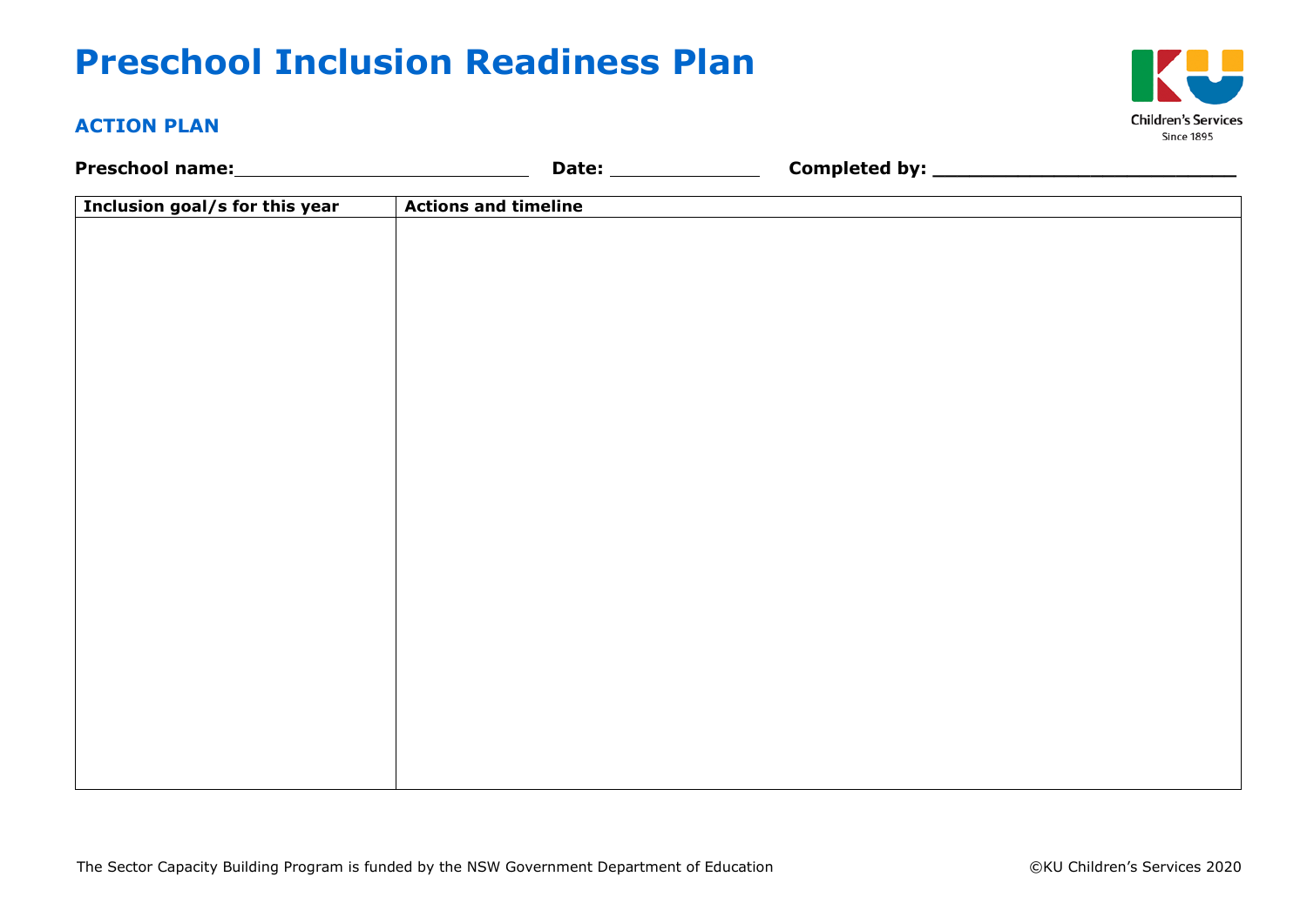## **Preschool Inclusion Readiness Plan**



**Review dates and record of review comments**